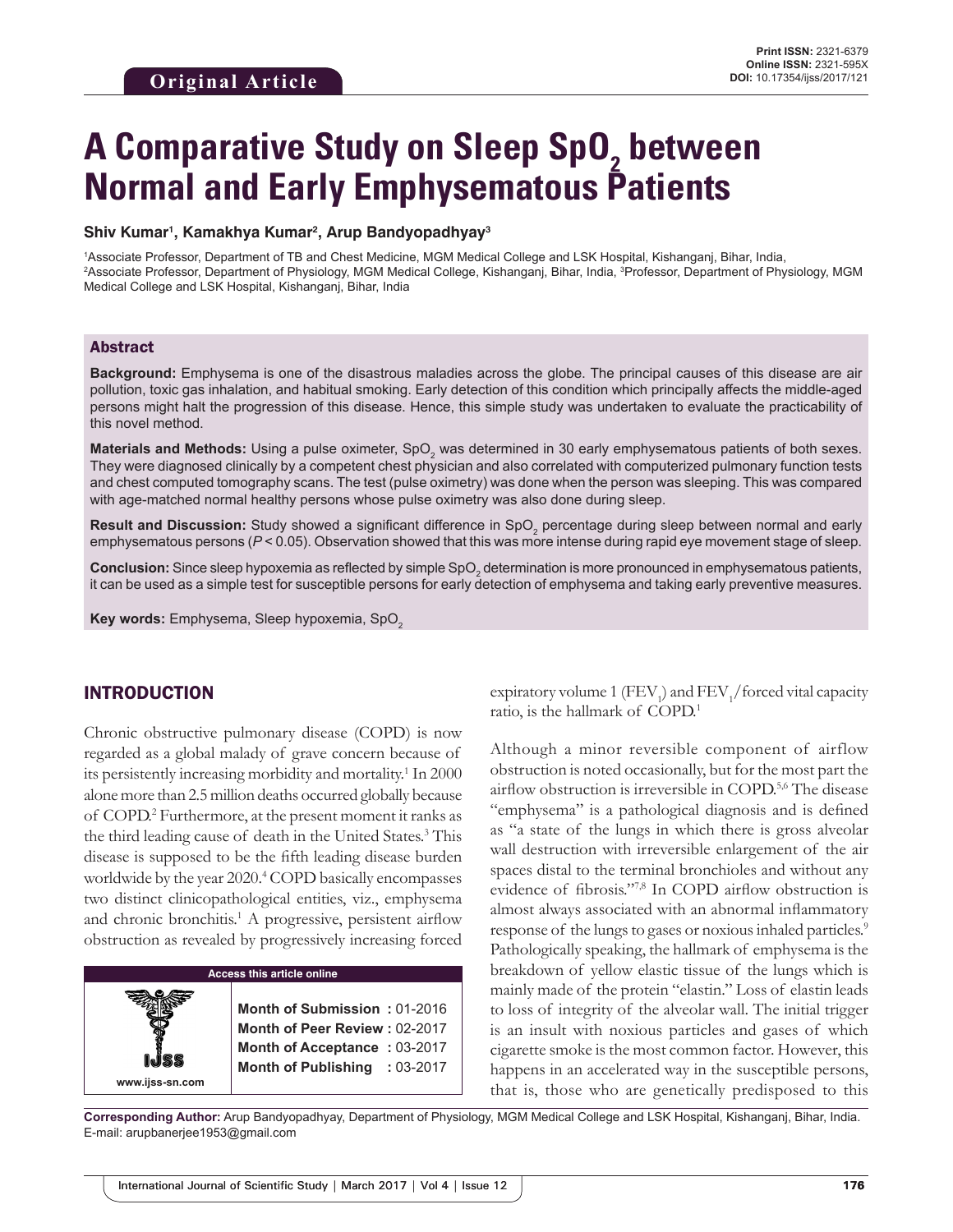disease. It has long been observed that a severe deficiency of the enzyme  $\alpha_1$ -antitrypsin leads to a preponderance of panacinar emphysema. Normally, a full blown emphysema occurs in the sixth or seventh decade of life, and that also mostly in smoking (in 90% of case). However, in persons with severe deficiency of  $\alpha$ <sub>1</sub>-antitrypsin, emphysema sets by fourth or fifth decade of life. Both a loss of proteaseantiprotease balance and oxidative stress are implicated in the etiology of pulmonary emphysema.

It has long been postulated that in the pathophysiology of emphysema, the initial insult begins with the destruction of alveolar walls. However, recently McDonough *et al.* have challenged this concept, giving a new suggestion that the narrowing and disappearance of the terminal bronchioles precede alveolar destruction and lead to the latter condition, thus giving rise to the occurrence of centrilobular and panlobular emphysema.10 In their study, 78 patients were investigated with microcomputer tomography to track their alveoli and terminal bronchiolar walls phase wise in different stages of the disease.

During sleep, even in a normal person, there is a decrease in ventilation, tidal volume and chemo-responsiveness to blood CO<sub>2</sub>. However, this does not result in hypoxemia, because the drop in  $PaO_2$  occurs on the flat potion of the oxyhemoglobin dissociation curve. However, in emphysema, oxygenation during wakefulness may already be on the steep portion of the oxyhemoglobin dissociation curve, leading to hypoxemia during sleep as tidal volume falls. The most pronounced hypoxemia occurs during the rapid eye movement (REM) stage of sleep because of the generalized muscle hypotonia that accompanies this stage.

Having thought of this affair, the authors decided to measure  $\text{SpO}_2$  during the REM stage of sleep in normal and emphysematous patients using a pulse oximeter which is so simple a device that even a nurse can apply it correctly on patients.

# MATERIALS AND METHODS

#### **Study Design**

It was an institution-based, observational and crosssectional study.

#### **Study Setting**

The study was done in the indoor of the General Medicine and Chest Medicine Wards, in MGM Medical College and LSK Hospital, Kishanganj, Bihar, India.

#### **Time Line**

The study was done between the periods January 01, 2016 and December 31, 2016.

#### **Study Population**

The study was done in normal adult healthy subjects of both sexes (as control) and on patients with proven diagnosis of emphysema but without any other obvious illness. The age limit was 40-60 years.

#### **Methodology**

After taking permission from the Heads of the Departments of Medicine and Chest Medicine, the Principal, the Director and the Chairman of the Ethical Committee, the study was formally commenced. Formal written consents of all subjects were also taken after explaining the procedures and the purpose of the study.

For each subject through clinical examination was done followed by routine blood testing to exclude any unwanted disease and also plasma  $\alpha_1$ -antitrypsin was estimated. Then, digital spirometry was performed in all controls and patients as also routine chest X-ray (posterior-anterior), electrocardiogram and thoracic computed tomography scan. Other relevant tests were done as and when necessary.

In confirmed early emphysematous patients and in controls, sleeping SpO<sub>2</sub> especially during REM stage of sleep was performed by a standard pulse oximeter. The whole data obtained were then analyzed and compared.

# RESULTS

The results obtained are given in Table 1 and Figure 1.

# **DISCUSSION**

Our studies show that as expressed in Table 1 and Figure 1, the emphysematous population has a significantly lower sleep time  $SpO<sub>2</sub>$  as compared to that in normal healthy population.

Sleep time hypoxemia is observed in several pulmonary and other disorders. Palma *et al.*11 observed in a 2008 publication that there is significant sleep time hypoxemia in hepatopulmonary syndrome (HPS). Furthermore, observations in patients with primary pulmonary

#### **Table 1: The mean±SD of percentage SpO<sub>2</sub> (sleep time) in normal and emphysematous populations**

| SpO <sub>2</sub> in percentage<br>(mean±SD) | t value | P value |
|---------------------------------------------|---------|---------|
| 98.23±0.94<br>88.17±3.89                    | 9.83    | 0 Q1    |
|                                             |         |         |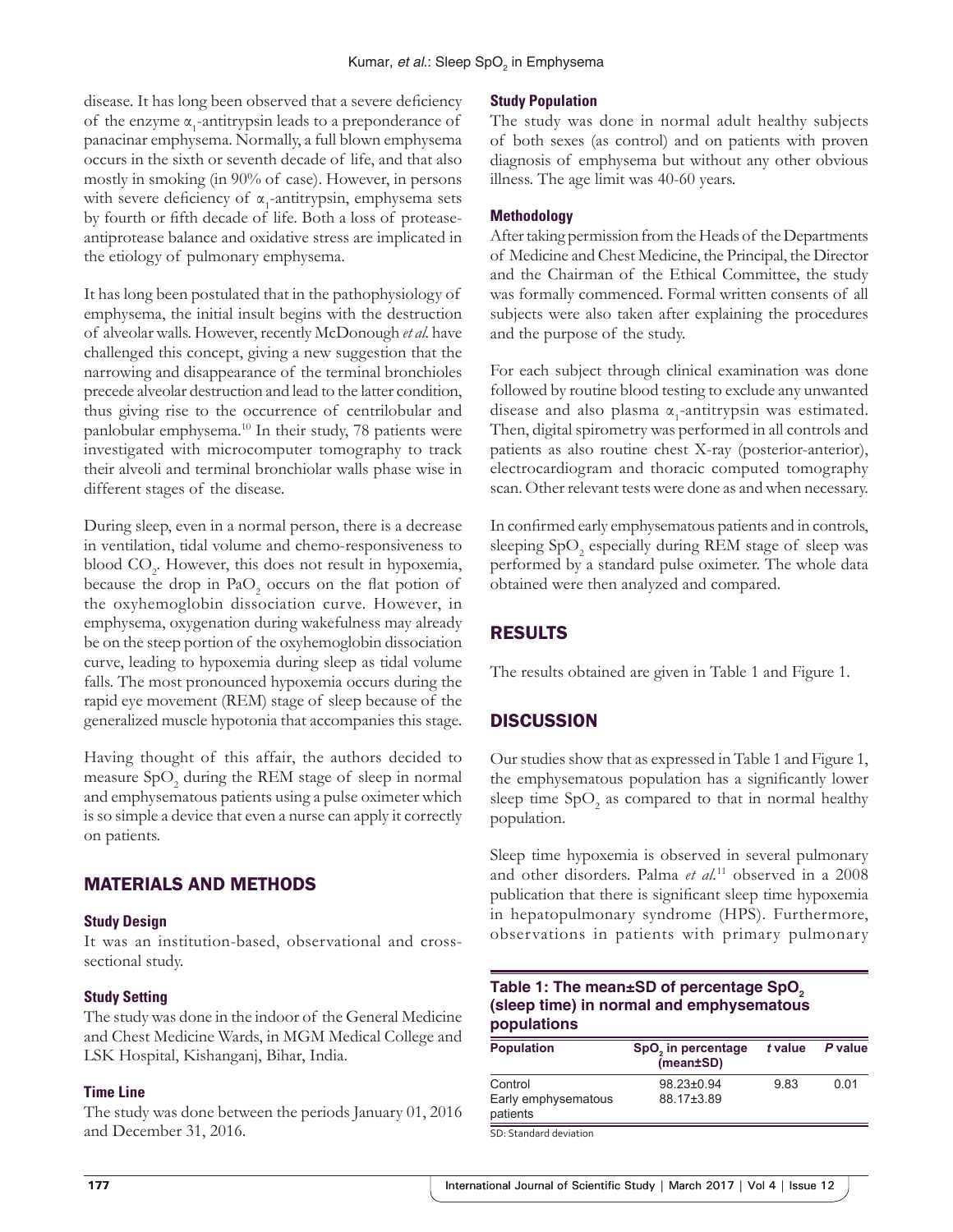

**Figure 1: Column diagram showing the comparison of**  mean sleep time SpO<sub>2</sub> between normal and emphysematous **populations**

hypertension $12$  and in a recent study with a small host of non-HPS patients of cirrhosis support that oxygen saturation may be influenced during sleep.<sup>13</sup>

Sleep produces several alterations in respiratory mechanics and gas exchange, including breathing pattern instability, hypoventilation, upper airway obstruction, ventilationperfusion mismatch, and decreased hypoxic and hypercapnic ventilatory responses.<sup>14</sup>

The notion that pulse oximetry in chronic obstructive emphysema can prove a significant lowering of oxygen saturation during sleep was first suggested 55 years ago.15 This was further substantiated by early nocturnal polygraphic studies on emphysema patients and still later by polysomnographic studies. Other studies included intermittent blood gas tension measurements during sleep. All these started after the advent of reliable transcutaneous pulse oximeter development. Several studies were performed to show that COPD patients did experience a worsening of hypoxemia, particularly during REM sleep.<sup>16,17</sup>

The initial studies focused almost entirely on patients with severe cases who were clearly hypoxemic even during day time. In our study, we have highlighted effect of REM sleep in early emphysema, though similar studies began earlier where data appeared for nocturnal hypoxemia in COPD patients with little or no hypoxemia during day time (PaO<sub>2</sub> > 80 mm Hg).<sup>18</sup>

Douglas *et al*. studied transient hypoxemia during sleep in chronic bronchitis and emphysema. In their study, arterial oxygenation, breathing pattern, and electroencephalogram were investigated during sleep in patients with chronic bronchitis and emphysema as also in healthy subjects for comparison. All patients with "blue bloaters syndrome" had episode of sleep time transient hypoxemia lasting 1-100 min, during which time their oxygen saturation reduced more than 10% than day time resting stage. On the contrary, patients with "pink puffer syndrome" did not show such hypoxemia nor did the healthy subjects. Hypoxemia episode in their studies also occurred mainly during the REM stage of sleep. It was suggested by these workers that the cause of these hypoxemia episodes resides in a combination of hypoventilation and impaired ventilation/perfusion (V/Q) ratio. It was also suggested that these phenomena might also lead to pulmonary hypertension and secondary polycythemia.<sup>19</sup>

The key drivers of hypoxemia are  $V/Q$  mismatch, respiratory muscular hypotonia, exercise, sleep, and chronic emphysema. Since, along with exercise, sleep is also an exaggerating factor, concomitant sleep disorder may place a small but significant number of COPD patients in a further increased risk of pulmonary as well as secondary cardio-vascular complications.20

## **CONCLUSION**

Sleep hypoxemia as reflected by the simple test "pulse oximetry" with the determination of sleep time  $SpO<sub>2</sub>$ , is found to be quite significant and more pronounced in patients with emphysema as compared to normal subjects. This phenomenon is noticeable even in early emphysematous patients, and therefore this test can be applied for early detection of emphysematous patients. However, further studies on a massive scale might be envisaged to come to a more conclusive evidence.

## REFERENCES

- 1. Julvlekian G, Stoller JK. Chronic Obstructive Pulmonary Disease. Cleveland, OH, USA: Cleveland Clinic, Centre of Continuing Education; 2012.
- 2. Murray CJ, Lopez AD, Mathers CD, Stein C. The Global Burden of Disease 2000 Project: Aims, Methods and Data Sources. Global Programme on Evidence for Health Policy Discussion Paper No. 36. Geneva: World Health Organization; 2001.
- 3. Kochanek KD, Xu J, Murphy SL, Miniño AM, Kung HC. Deaths: Preliminary data for 2009. Natl Vital Stat Rep 2011;59:1-51.
- 4. Murray CJ, Lopez AD. Alternative projections of mortality and disability by cause 1990-2020: Global Burden of Disease Study. Lancet 1997;349:1498-504.
- 5. Siafakas NM, Vermeire P, Pride NB, Paoletti P, Gibson J, Howard P, *et al.* Optimal assessment and management of chronic obstructive pulmonary disease (COPD). The European Respiratory Society Task Force. Eur Respir J 1995;8:1398-420.
- 6. BTS guidelines for the management of chronic obstructive pulmonary disease. The COPD Guidelines Group of the Standards of Care Committee of the BTS. Thorax 1997;52 Suppl 5:S1-28.
- 7. Buist AS, McBurnie MA, Vollmer WM, Gillespie S, Burney P, Mannino DM, *et al.* International variation in the prevalence of COPD (the BOLD Study): A population-based prevalence study. Lancet 2007;370:741-50.
- 8. Hurd S. The impact of COPD on long health worldwide: Epidemiology and incidence. Chest 2000;117 Suppl 2:1S-4.
- 9. From the Global Strategy for the Diagnosis, Management and Prevention